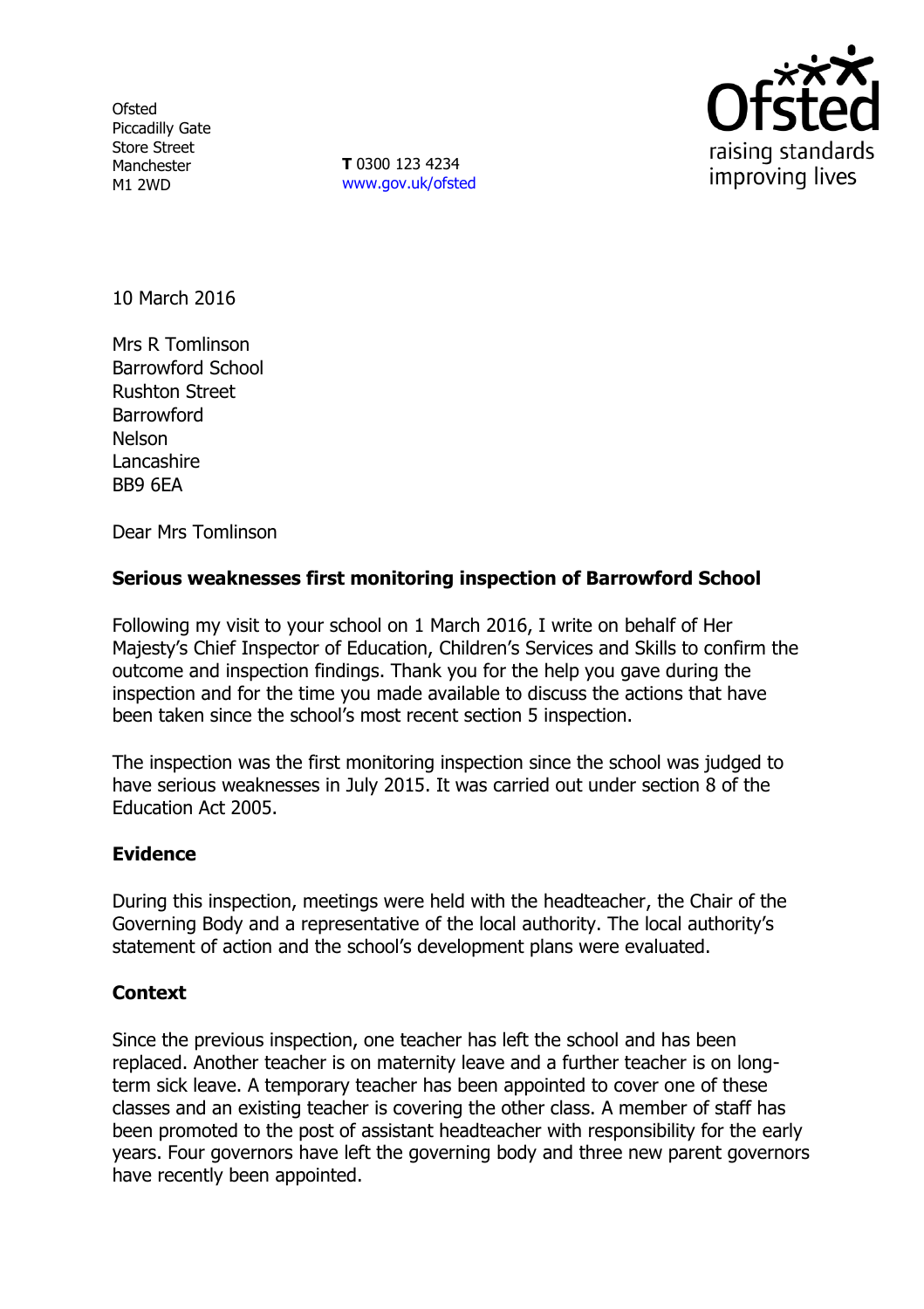

# **The quality of leadership and management at the school**

You, senior leaders, staff and governors have accepted the judgements made in the previous inspection. You are working rigorously and effectively in the areas for improvement outlined in your previous inspection, with the shared aim of becoming a good school.

Your work is starting to pay dividends already. In the early years, children are more engaged in their learning. You now know more clearly where their strengths and weaknesses lie, because your new systems to assess pupils' learning are more regular, thorough and accurate. This allows you to plan activities which are more closely matched to pupils' needs and abilities and enable them to make better use of resources in the setting. You and other senior leaders have embarked on a rigorous programme of monitoring to check on the quality of teaching across the school. Teachers are regularly informed where the quality of teaching is strong and where it can improve. There is a more consistent approach to teaching because staff are now adhering to agreed policies more closely, for example in the setting of homework and the marking of pupils' work. Your monitoring records show an improving picture in the quality of teaching and learning based on lesson observations, checks on work in pupils' books, checks on classroom learning areas and from assessment information. Your records indicate that inadequate teaching has been eradicated. We checked on the quality of learning in pupils' books in different year groups and discussed how the required improvements, for example in the amount of extended writing, were more embedded in some classes than in others. You are rightly focusing your monitoring and training efforts in the classes where further improvements are needed.

Governors' monitoring and evaluation of the school have strengthened. They have a clear overview of what needs to improve and are now more 'hands on' in their approach. For example, the Chair of the Governing Body discussed how governors are now linked with different leaders across the school so they can share the responsibility of checking on improvements. Notes of visits made by governors confirm this approach and show, in detail, how governors are checking on specific, agreed areas for improvement, such as pupils' engagement in their learning and the quality of displays in classrooms. Governors also receive weekly updates of leaders' checks on teaching and learning and of any meetings, visits, training or other activities which are supporting the journey of improvement.

We discussed your school development plans. At present, these plans are not fit for purpose. Development plans are detailed and thorough, because, as you rightly explained, you want all staff to understand clearly what is expected from them. Nevertheless, we discussed how plans need to be enhanced so that it is clear to everyone what the end goals are and how you can check your progress against these goals at different stages throughout the year. This will further enhance the ability for you, senior leaders and governors to reassure yourselves that you remain